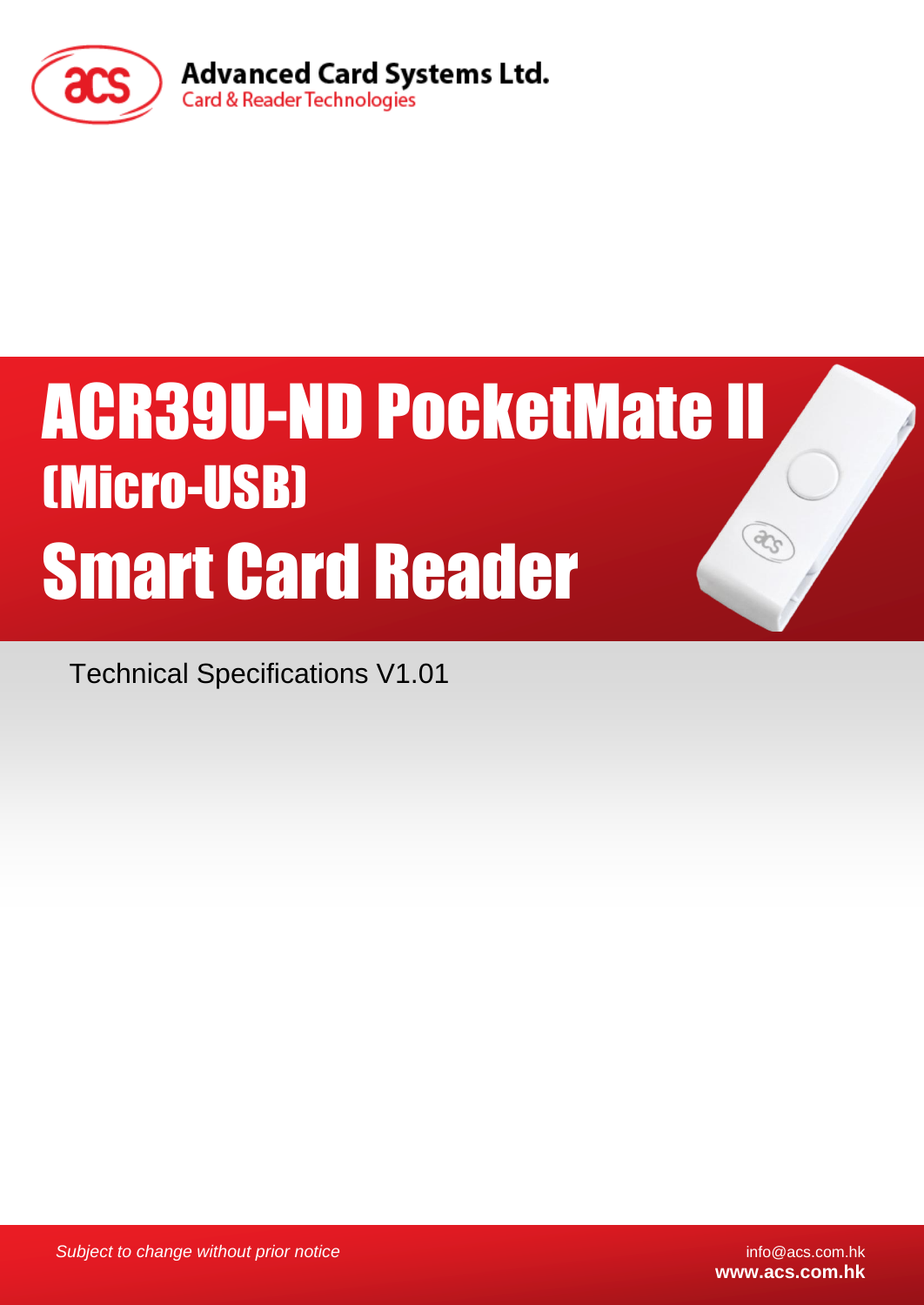

## **Table of Contents**

| 1.0.         |  |
|--------------|--|
| 1.1.<br>1.2. |  |
| 2.0.         |  |
| 3.0.         |  |
| 3.1.<br>3.2. |  |
| 4.0.         |  |
| 5.0.         |  |

Page 2 of 8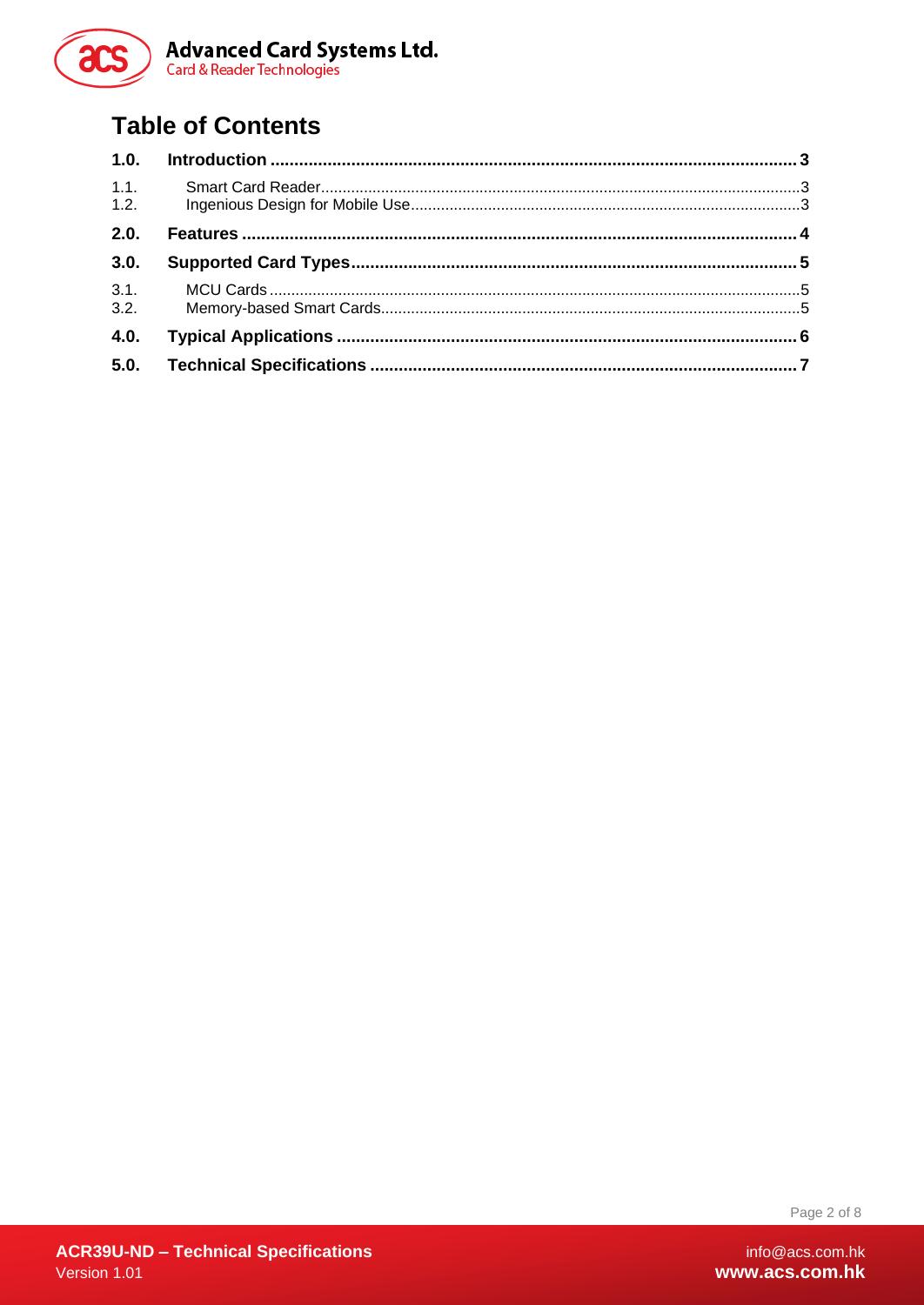

### <span id="page-2-0"></span>**1.0.Introduction**

ACR39U-ND PocketMate II (Micro-USB) is a portable smart card reader that has more to it than meets the eye. As small and elegant looking as it is, this smart card reader is capable of supporting demanding smart card applications using full-sized contact smart cards. It provides the perfect balance between reliable functionality and design aesthetics to meet your security needs in many fields, including e-Banking, e-Payment, and e-Government.

#### <span id="page-2-1"></span>**1.1. Smart Card Reader**

ACR39U-NDPocketMate II (Micro-USB) supports ISO 7816 Class A, B, and C smart cards (5 V, 3 V, and 1.8 V) and microprocessor cards with  $T=0$  and  $T=1$  protocol. In addition, it supports a wide variety of memory cards in the market including the Department of Defense Common Access Card (CAC), and SIPRNET Card. This makes it ideal for a broad range of solutions such as PIV Application, Physical and Logical Access Control, Digital Signature, and Online Banking.

It connects with computers through its USB Full Speed interface and has a smart card read/write speed of 600 Kbps. This small device proves to be a powerful smart card reader as it houses the ACR39 core, which has been proven to support highly demanding smart card applications.

#### <span id="page-2-2"></span>**1.2. Ingenious Design for Mobile Use**

The highly compact ACR39U-ND PocketMate II (Micro-USB) is specifically designed to be brought and used anytime, anywhere. No larger than a standard USB token, it transforms into a smart card reader for full-sized contact smart cards with just a single swivel motion. With the Micro-USB Interface, it is also suited for use with most mobile devices with OTG support. Furthermore, being a PC/SC and CCID-compliant device, it can easily be integrated in a computer-based environment by using a Micro-USB to USB Type A converter. Its drivers are compatible with operating systems such as Windows®, Linux®, Mac OS®, and Solaris. In addition, ACR39U-ND PocketMate II (Micro-USB) can also be used on mobile devices running the Android™ platform with versions 3.1 and later.

With its various features, ACR39U PocketMate II is the perfect smart card reader for your smart card solution.



Page 3 of 8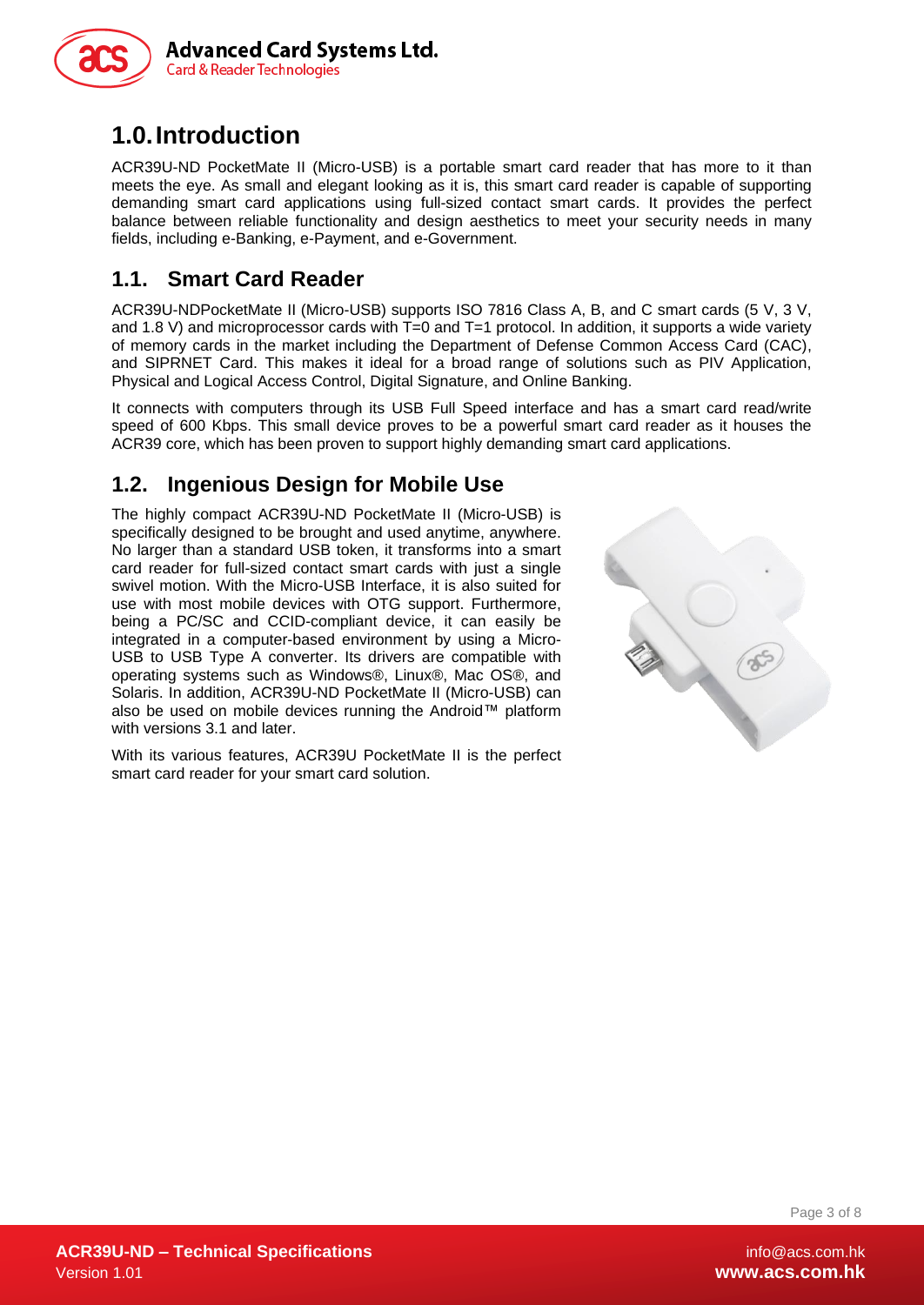

#### <span id="page-3-0"></span>**2.0.Features**

- USB Full Speed Interface
- Micro USB Connector
- Plug and Play CCID support brings utmost mobility
- Swivel Motion Design
- Smart Card Reader:
	- o Supports ISO 7816 Class A, B, and C (5 V, 3 V, 1.8 V) cards
	- o Supports CAC
	- o Supports SIPRNET Card
	- o Supports J-LIS card
	- o Supports microprocessor cards with T=0 and T=1 protocol
	- o Supports memory cards
	- o Supports PPS (Protocol and Parameters Selection)
	- o Features Short Circuit Protection
- Application Programming Interface:
	- o Supports PC/SC
	- o Supports CT-API (through wrapper on top of PC/SC)
- Supports Android™ 3.1 and later<sup>1</sup>
- Compliant with the following standards:
	- o EN 60950/IEC 60950
	- o ISO 7816
	- o USB Full Speed
	- o EMV™ Level 1 (Contact)
	- o PC/SC
	- o CCID
	- o CE
	- o FCC
	- o WEEE
	- o RoHS 2
	- o REACH
	- o TAA (USA)
	- o J-LIS (Japan)
	- o VCCI (Japan)
	- o PBOC (China)
	- o Microsoft® WHQL

-

Page 4 of 8

*<sup>1</sup> Uses an ACS-defined Android Library*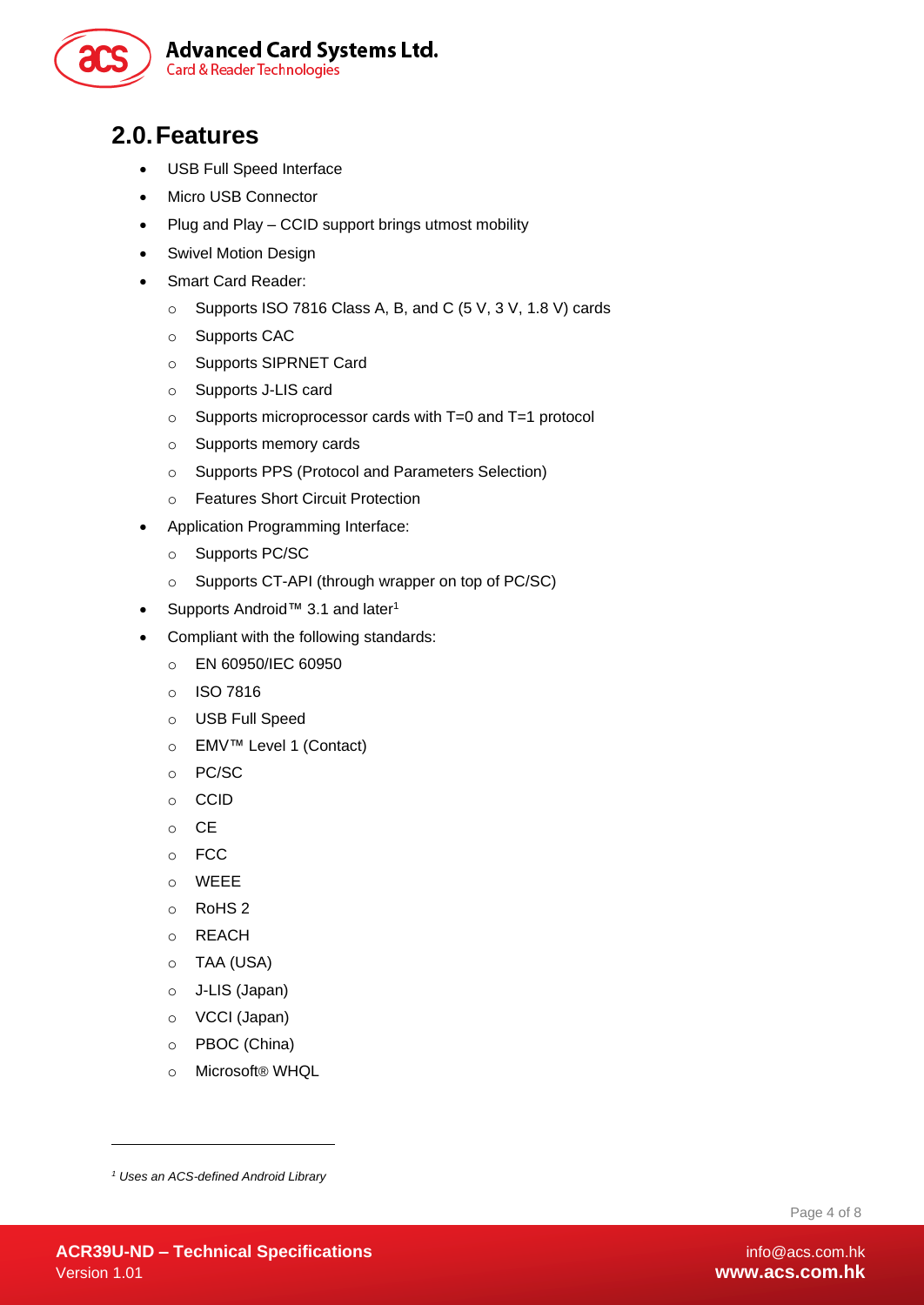

## <span id="page-4-0"></span>**3.0.Supported Card Types**

#### <span id="page-4-1"></span>**3.1. MCU Cards**

ACR39U PocketMate II operates with MCU cards following either the T=0 or T=1 protocol. It also works with SIPRNET, and CAC cards, ideal for US PIV and PKI applications.

#### <span id="page-4-2"></span>**3.2. Memory-based Smart Cards**

ACR39U PocketMate II works with several memory-based smart cards such as:

- Cards following the I2C bus protocol (free memory cards) with maximum 128 bytes page with capability, including:
	- o Atmel®: AT24C01/02/04/08/16/32/64/128/256/512/1024
	- o SGS-Thomson: ST14C02C, ST14C04C
	- o Gemplus: GFM1K, GFM2K, GFM4K, GFM8K
- Cards with intelligent 1 KB EEPROM with write-protect function, including:
	- o Infineon®: SLE4418, SLE4428, SLE5518 and SLE5528
- Cards with intelligent 256-byte EEPROM with write-protect function, including:
	- o Infineon®: SLE4432, SLE4442, SLE5532 and SLE5542

Page 5 of 8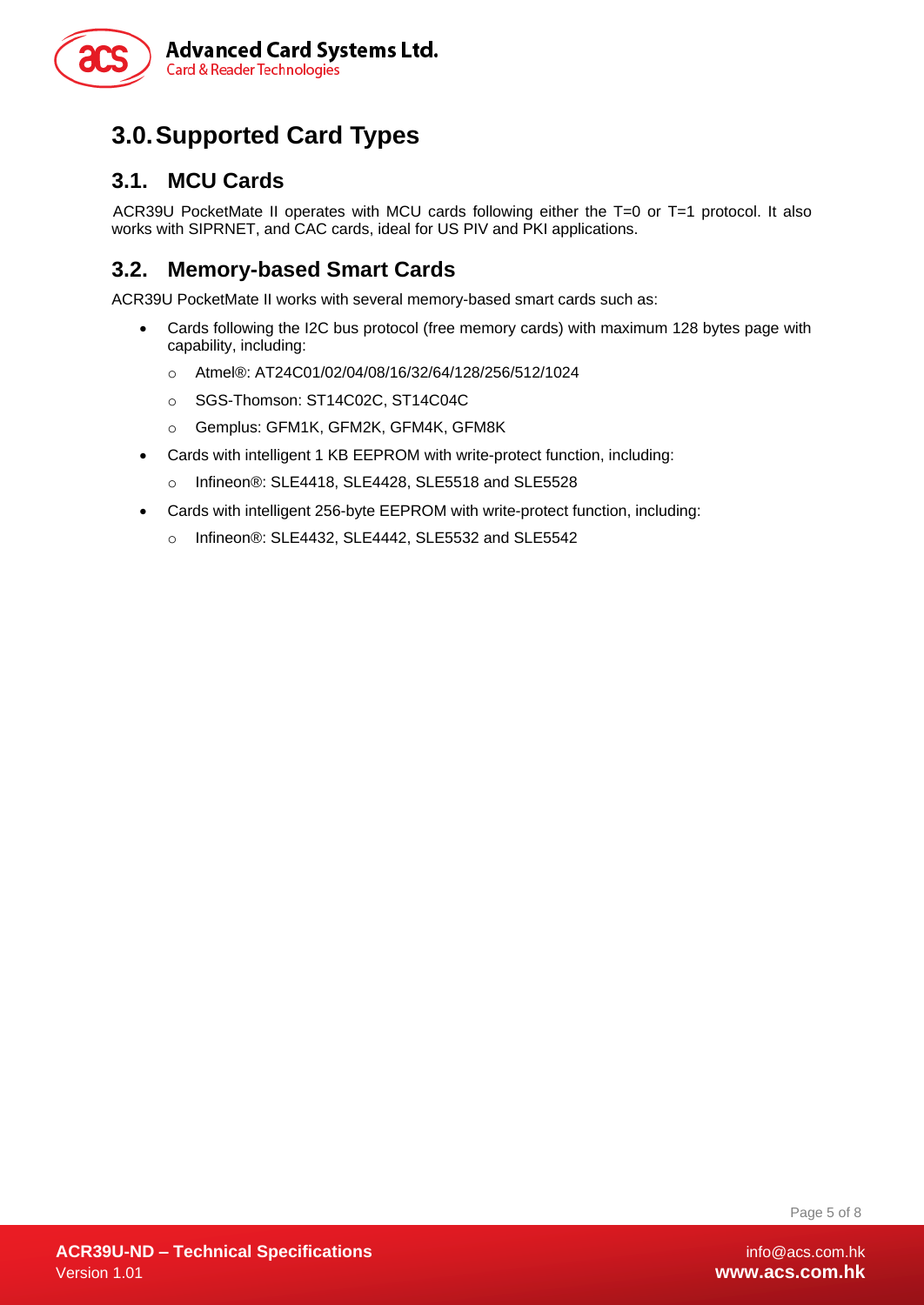

## <span id="page-5-0"></span>**4.0.Typical Applications**

- e-Government
- e-Banking and e-Payment
- e-Healthcare
- Public Key Infrastructure
- Network Security
- Access Control
- Loyalty Program

Page 6 of 8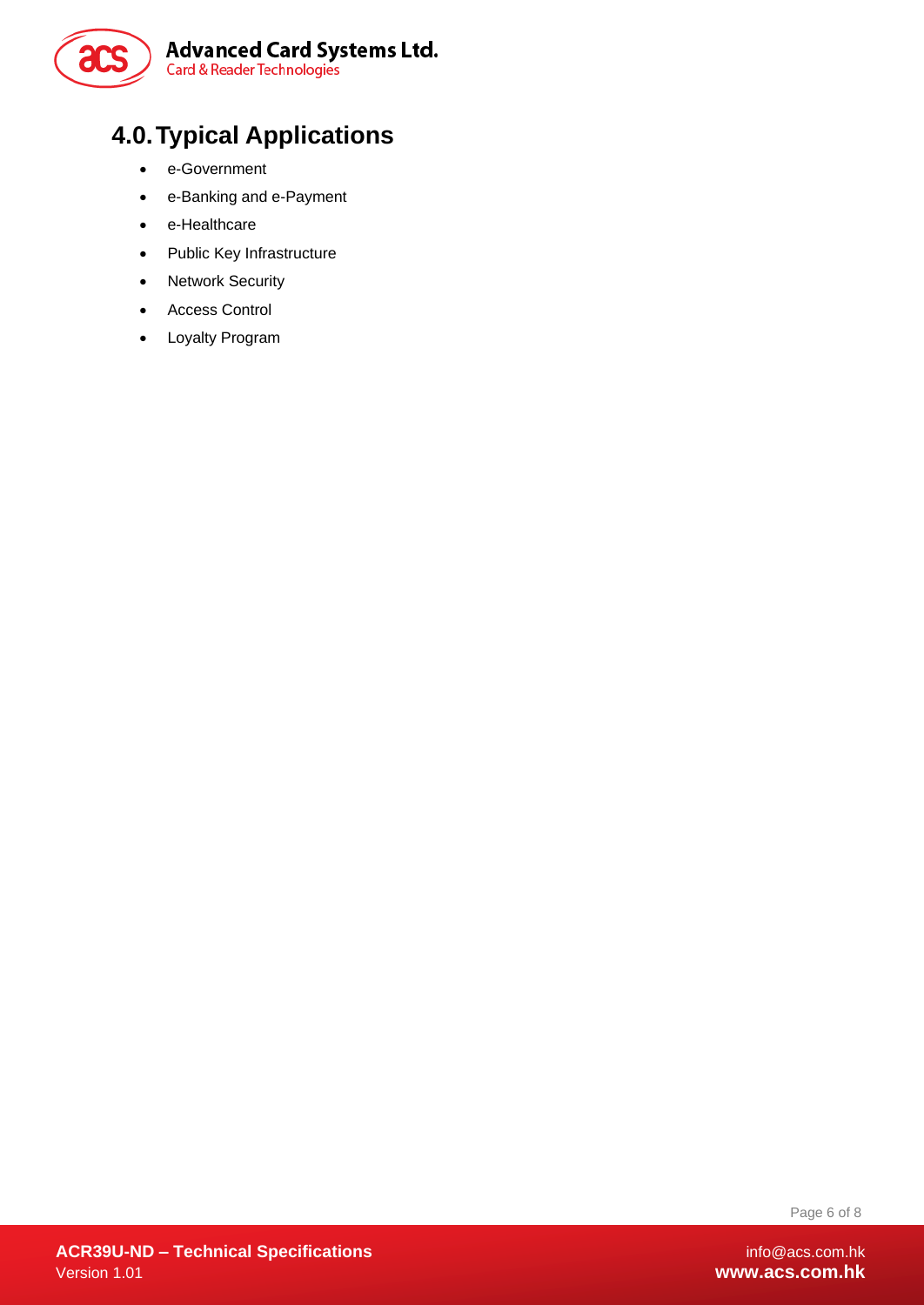

## <span id="page-6-0"></span>**5.0.Technical Specifications**